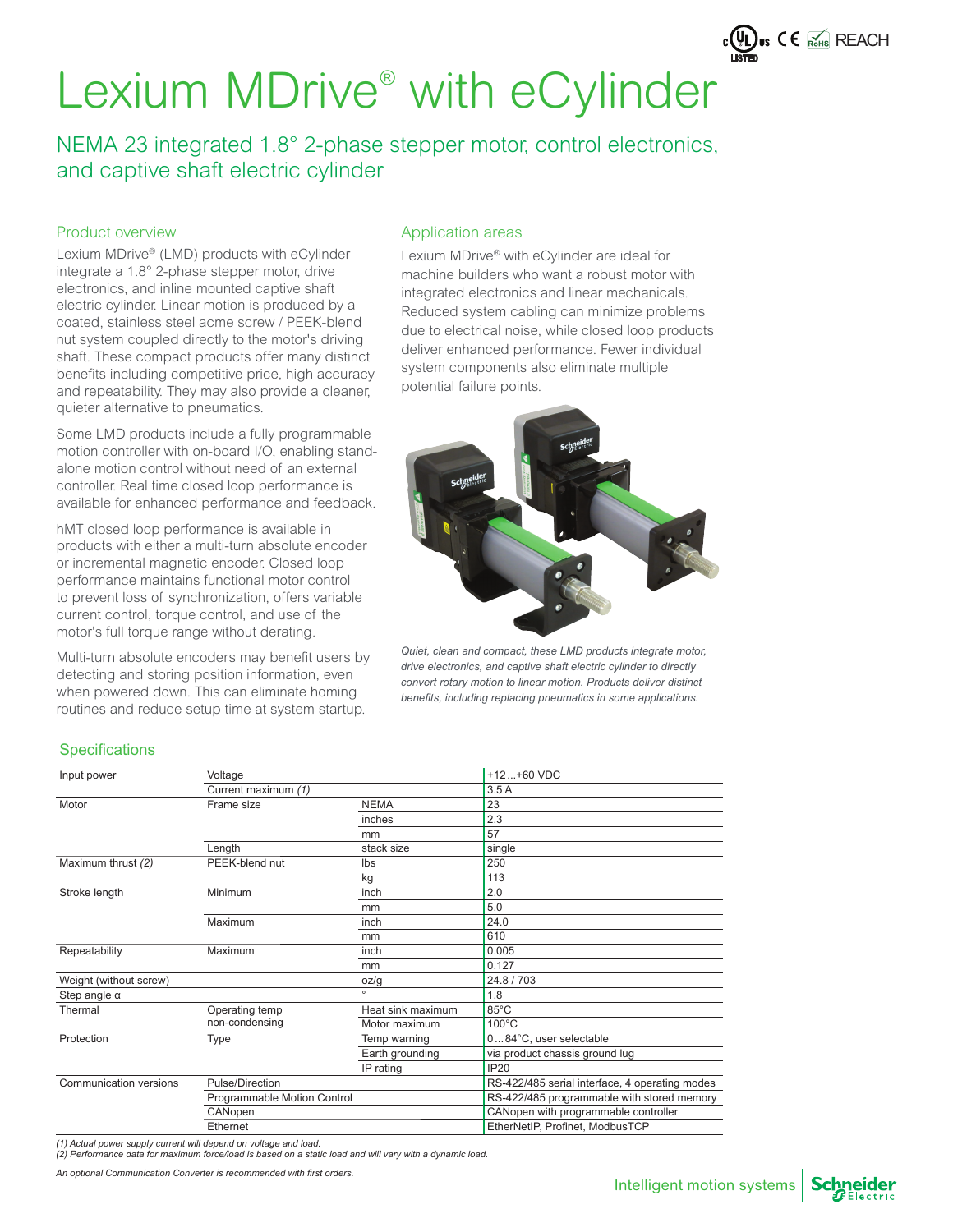NEMA 23 integrated 1.8° 2-phase stepper motor, drive electronics and electric cylinder

### LMD•57 with eCylinder – NEMA size 23

Dimensions in inches (mm)







Force in lbs / kg Speed in inches / cm per second 0 120/54 80/36 160/73 200/91 40/18 0 10/25.4 20/50.8 30/76.2 40/102 60 VDC 48 VDC 24 VDC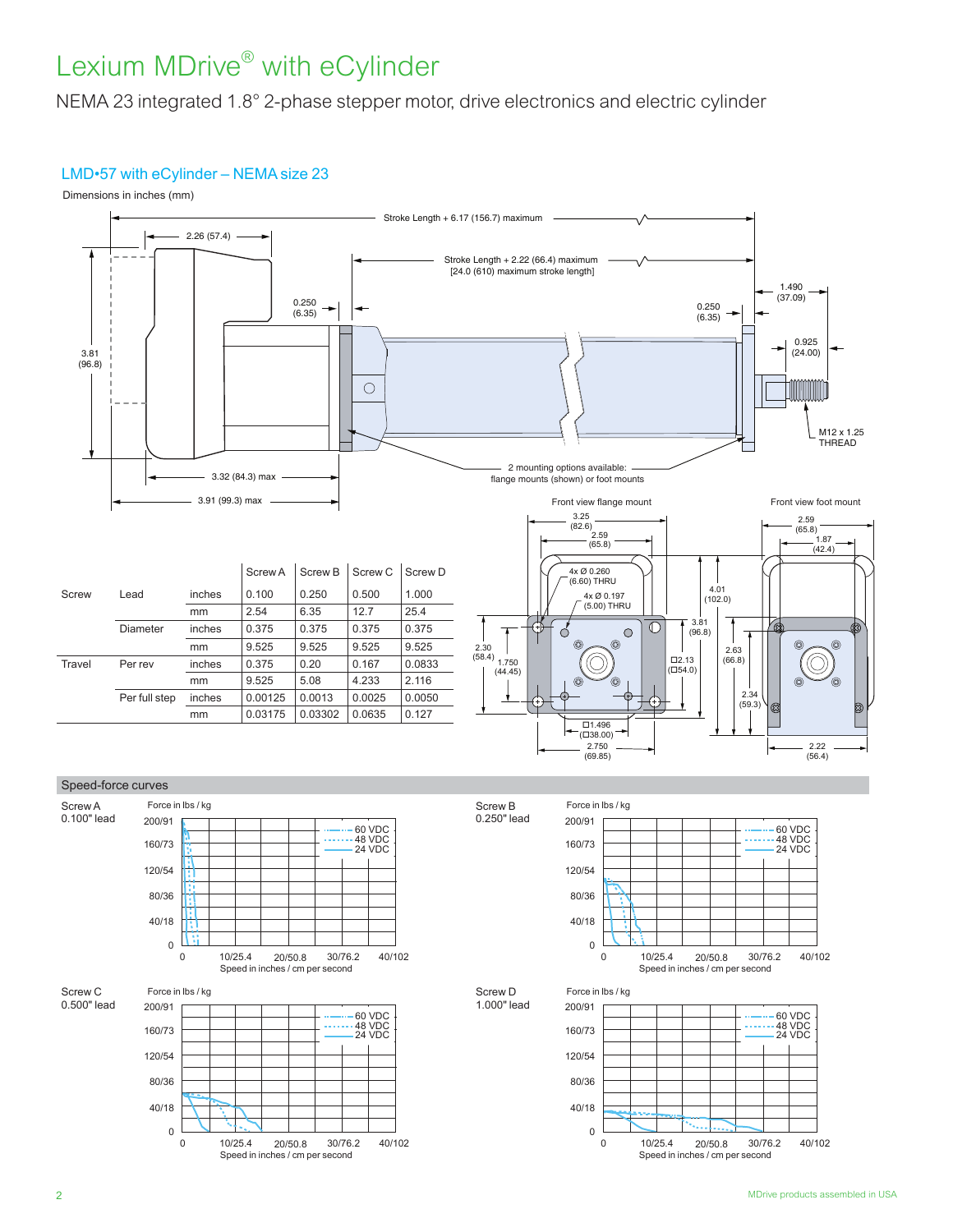NEMA 23 integrated 1.8° 2-phase stepper motor, drive electronics and electric cylinder



#### Accessories

| for pluggable connector products                                                                                                             |                   |              |           | comm types (1) |           |   |
|----------------------------------------------------------------------------------------------------------------------------------------------|-------------------|--------------|-----------|----------------|-----------|---|
| description                                                                                                                                  | length feet (m)   | part number  | P         | M              |           | Ε |
| <b>Communication converters</b><br>USB-pluggable converter to set/program communication<br>parameters in 32- or 64-bit                       |                   |              |           |                |           |   |
| Mates to DB9 connector                                                                                                                       | 6.0(1.8)          | MD-CC404-000 | $\bullet$ | $\bullet$      |           |   |
| Mates to DB9 connector. Includes: CAN dongle, terminating<br>resistor, and pre-wired mating cables                                           | 6.0(1.8)          | MD-CC501-000 |           |                |           |   |
| <b>Replacement mating connector kits</b>                                                                                                     |                   |              |           |                |           |   |
| Includes one 2-pin power mate, and one set (2 pieces) 7-pin<br>multifunction mates                                                           |                   | <b>CK-14</b> | $\bullet$ |                |           |   |
| Includes one 2-pin power mate, and one set (2 pieces) 7-pin<br>multifunction mates                                                           |                   | $CK-15$      |           | ٠              |           |   |
|                                                                                                                                              |                   |              |           |                |           |   |
| for M12 circular connector products                                                                                                          |                   |              |           | comm types (1) |           |   |
| description                                                                                                                                  | length feet $(m)$ | part number  | P         | M              |           | E |
| <b>Communication converters</b><br>USB-pluggable converter to set/program communication<br>parameters in 32- or 64-bit                       |                   |              |           |                |           |   |
| Mates to M12 5-pin female connector                                                                                                          | 6.0(1.8)          | MD-CC405-000 | ٠         | ٠              |           |   |
| Mates to M12 5-pin male connector. Includes: CAN dongle,<br>terminating resistor, and pre-wired mating cables                                | 6.0(1.8)          | MD-CC502-000 |           |                |           |   |
| <b>Cordsets</b><br>Shielded cables pre-wired with straight M12 mating connectors                                                             |                   |              |           |                |           |   |
| Communication cordset mates to 5-pin female connector                                                                                        | 10.0(3.0)         | MD-CS600-000 | $\bullet$ | $\bullet$      |           |   |
| Power cordset mates to 4-pin male connector                                                                                                  | 10.0(3.0)         | MD-CS620-000 | $\bullet$ | $\bullet$      | $\bullet$ |   |
| I/O cordset mates to 12-pin female connector                                                                                                 | 10.0(3.0)         | MD-CS630-000 | $\bullet$ |                |           |   |
| I/O cordset mates to 12-pin male connector                                                                                                   | 10.0(3.0)         | MD-CS610-000 |           | $\bullet$      |           |   |
| Communication cordset mates to 4-pin female connector                                                                                        | 6.5(2.0)          | MD-CS640-000 |           |                |           |   |
| Communication cordset mates to 5-pin male connector                                                                                          | 10.0(3.0)         | MD-CS650-000 |           |                |           |   |
| Daisy chaining<br>Connect multiple units together in sequence with Y cable.<br>Termination plug, sold separately, is required at end of run. |                   |              |           |                |           |   |
| Y cable mates to M12 communication connector                                                                                                 | 0.3(1.0)          | MD-CS660-000 |           |                | ٠         |   |
|                                                                                                                                              |                   |              |           |                |           |   |

P = Pulse/Direction via RS-422/485 serial interface M = Programmable Motion Control via RS-422/485 serial interface

A = CANopen interface

E = EtherNet/IP, ModbusTCP, Profinet, MCode/TCP



ICP0531

### for all products with Absolute Encoder

| description                                                                            | length feet $(m)$   part number |               |
|----------------------------------------------------------------------------------------|---------------------------------|---------------|
| Back-up battery pack<br>Extend stored position data up to 5-years for 1 to 6 LMD units |                                 |               |
| Battery pack, DIN-rail mount. Uses 3 AA batteries, not provided                        |                                 | ICP0531       |
| LMD mating cable(s) with crimp connector to flying lead end                            | 3.3(1.0)                        | PD02-0531-FL1 |
| PLC mating cable with crimp connector to flying lead end                               | 3.3(1.0)                        | PD04-0531-FL1 |